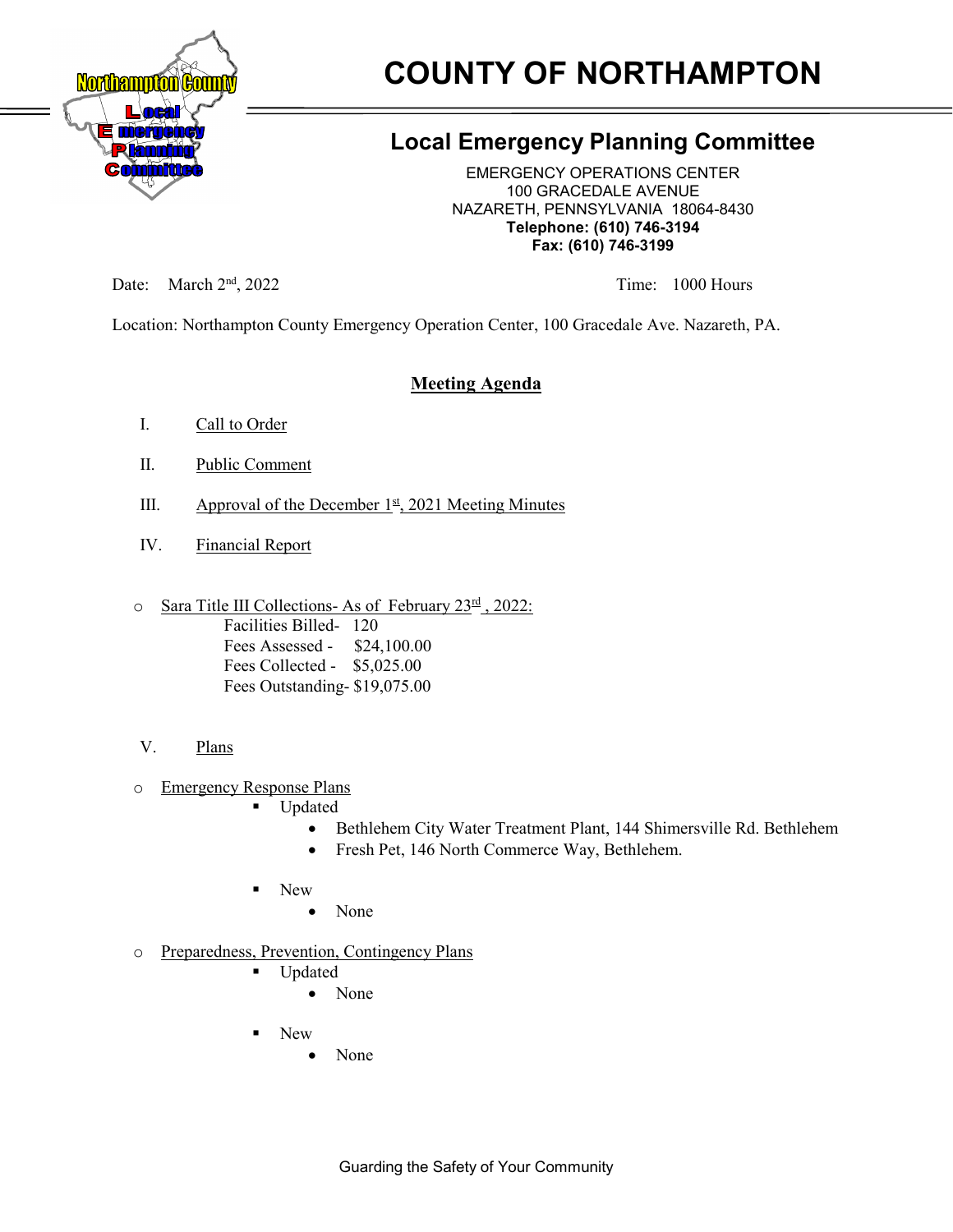#### VI. Response

 $\bullet$  12/8/2021 Bomb scare/No Bomb 90 Eisenhart Blvd. Bangor Borough

#### $\bullet$  1/8/2022

Spill (Diesel) 6808 Jacksonville Rd East Allen Township

- $\bullet$  1/12/2022 Chemical Hazard Fire Air Liquide 102 Demi Road Upper Mount Bethel Township
- $\bullet$  1/13/2022 HazMat release investigation/No HazMat 3510 Route 378 Lower Saucon Township
- $\bullet$  1/23/2022 Spill (Oil) 910 Richmond Road Washington Township
- $\bullet$  2/3/2022 Spill (Diesel) Train accident 7192 Beth-Bath Pike East Allen Township
- $\bullet$  2/9/2022 Assist Police (FBI bomb squad) 3104 Lehigh Ave Bethlehem Township
- $2/10/2022$ Trash/Rubbish Fire JFR Salvage 6500 Sullivan Trail Plainfield Township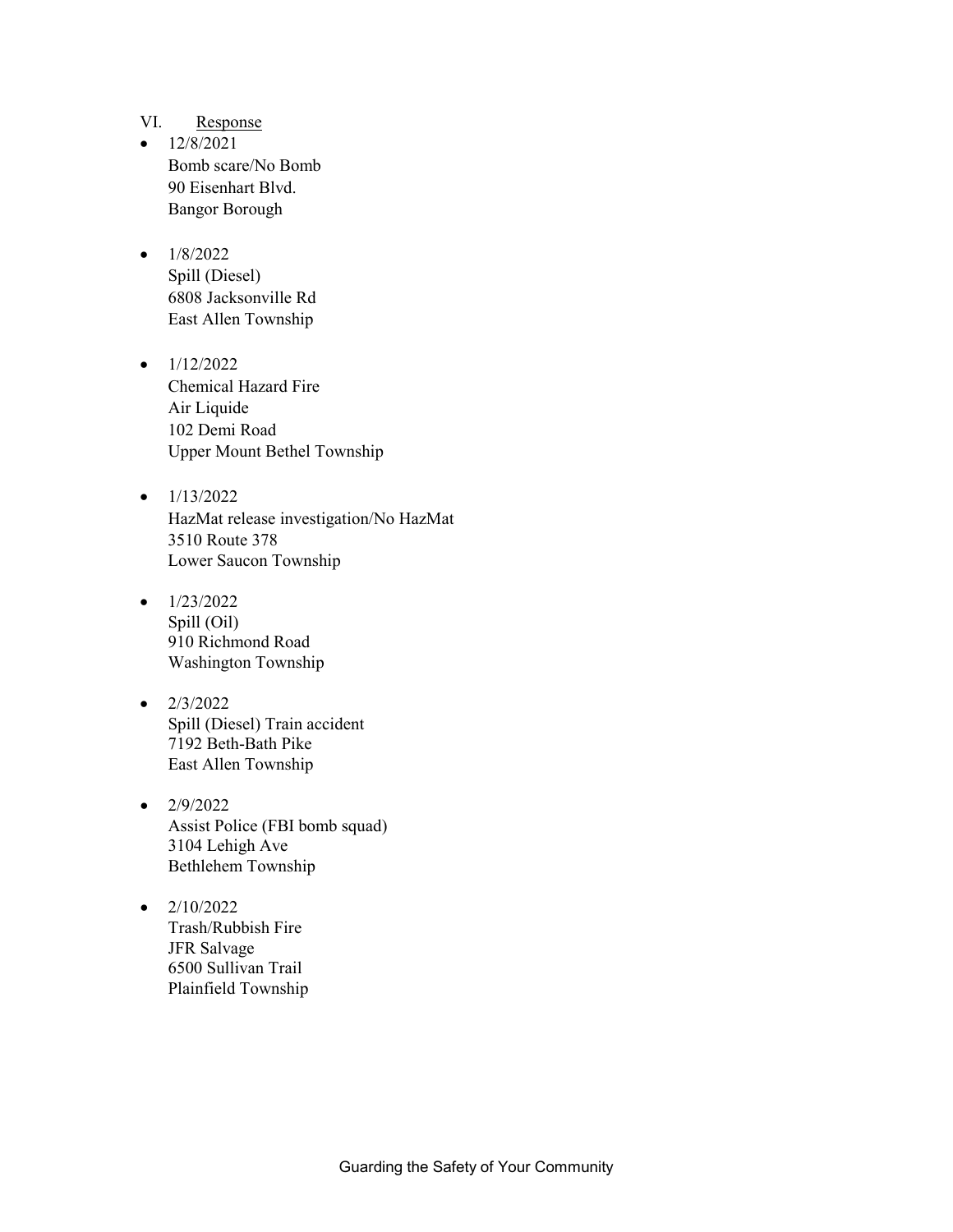#### VII. Site Visits

- o Upcoming -Thermo Fisher Scientific, 6771 Silver Crest Road, East Allen Township
- o Upcoming Praxair, 145 Shimersville Road, Bethlehem.

#### VIII. Training Northampton County

- o 02/15/2022 Home Made Explosive Devices
- $O = \frac{3}{7}/2022$ C-MERRTT
- o 3/8/2022 T-MERRTT
- o 3/22/2022 Incident Response to Terrorist Bombings
- o 3/22/2022 Understanding School Bombings
- $6 6 25 2022$ HazMat IQ
- $O = \frac{9}{28} \frac{9}{29} \cdot \frac{2022}{2022}$ G271 Severe Weather
- o 10/25- 10/26/2022 Medical Preparedness to Bombing Incidents

Northampton County Fire School

- o Hazmat Operations starts March 12 at NCFS
- o Hazmat Ops Refresher starts March 27 at Tatamy Fire
- o Hazmat Ops Refresher starts April 18 at Lehigh Township Fire
- o Hazmat Awareness starts August 7 at NCFS
- o Hazmat Operations starts October 9 at NCFS

ProBoard Testing:

- o Hazmat Operations April 28<sup>th</sup> & 30<sup>th</sup> at NCFS
- $\circ$  Fire Fighter 1 May 19<sup>th</sup> & 21<sup>st</sup> at NCFS